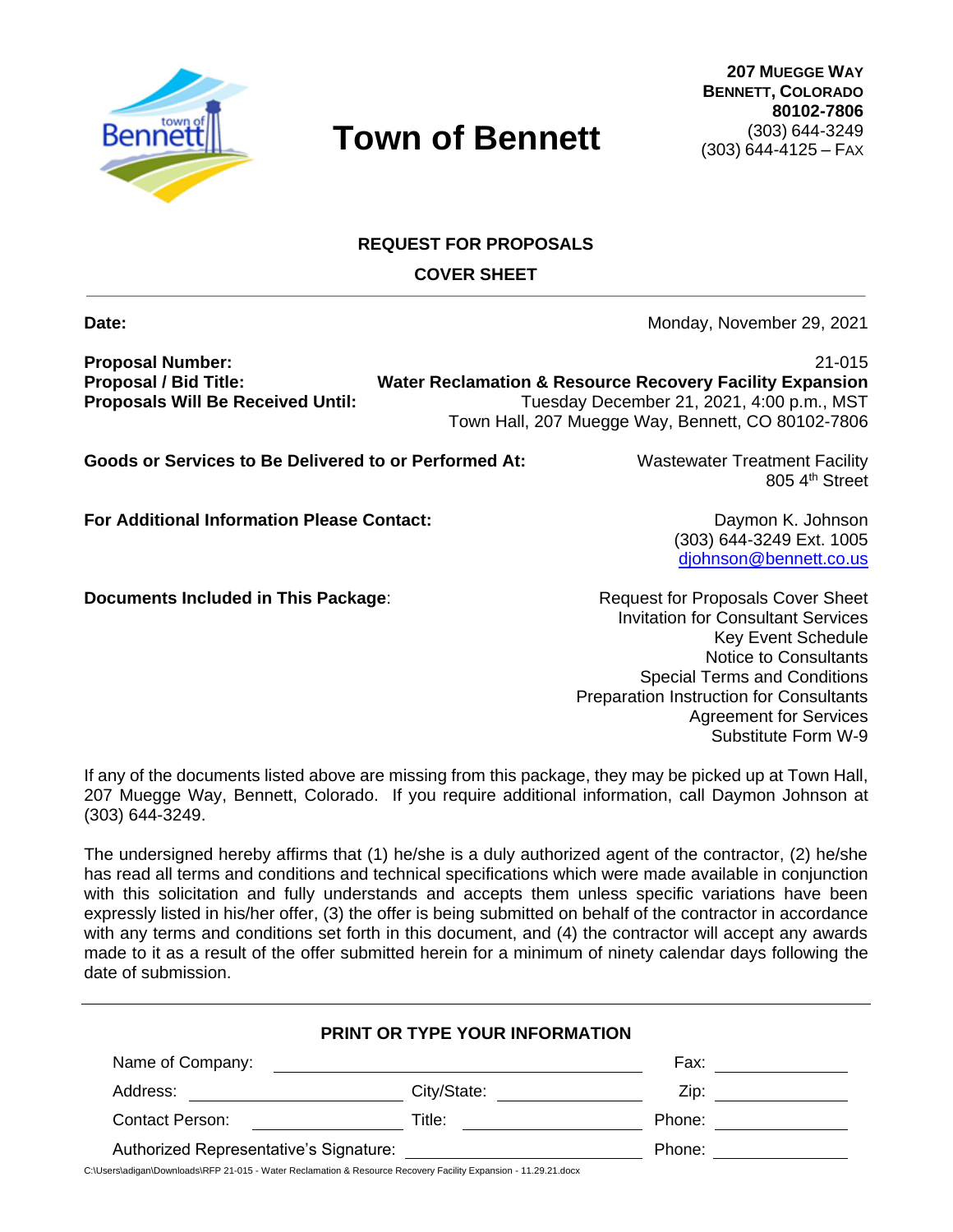| <b>Printed Name:</b> | Title: | Date: |
|----------------------|--------|-------|
| Email Address:       |        |       |
|                      |        |       |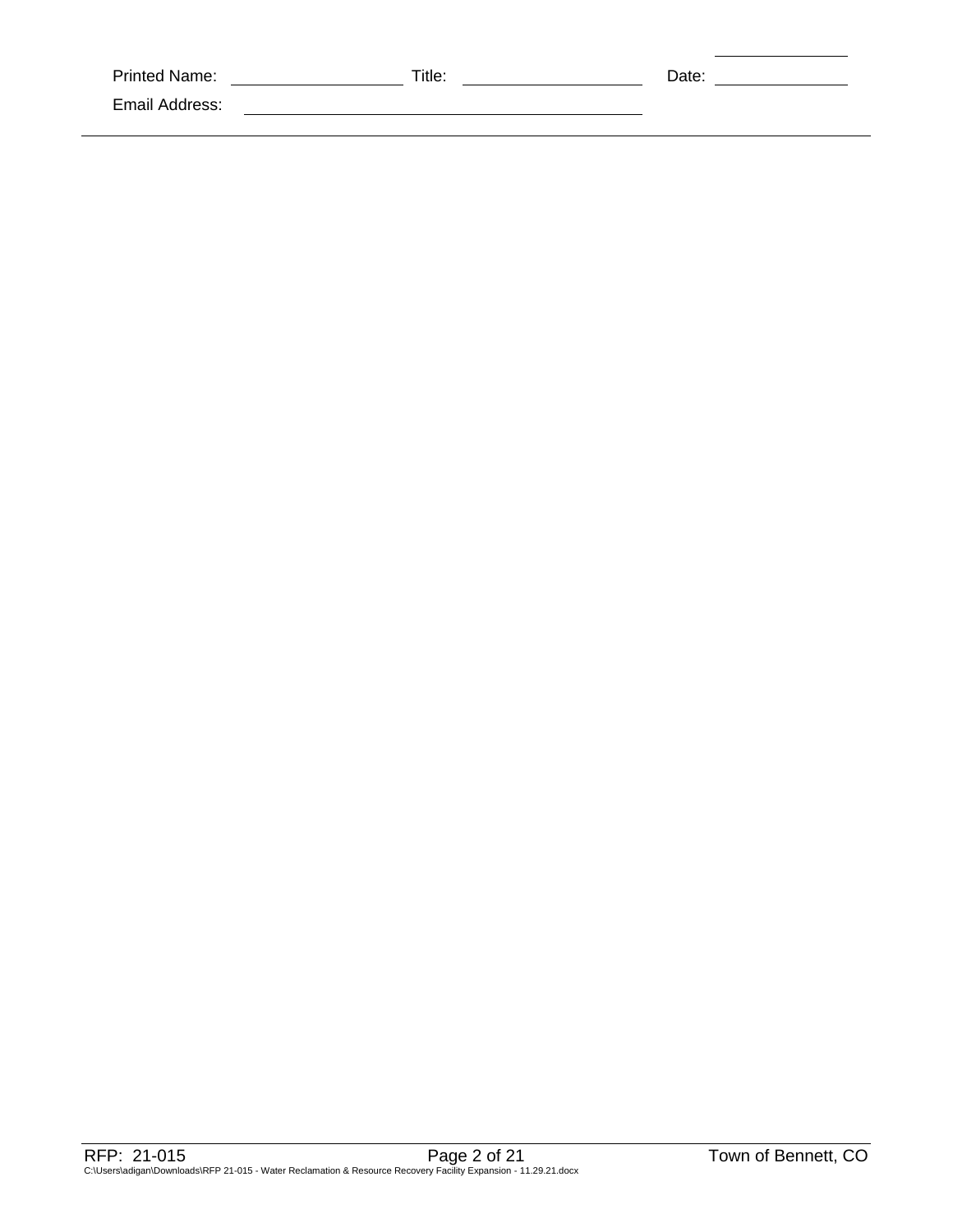

### **REQUEST FOR PROPOSALS GENERAL TERMS AND CONDITIONS**

#### **I APPLICABILITY**

The Town of Bennett ("Town") desires to solicit proposals from interested firms or persons to Provide design & construction phase assistance for the forthcoming Water Reclamation & Resource Recovery Facility Expansion. This document sets forth general information and requirements for persons and firms ("Contractors") interested in submitting "Proposals" in response to this Request for Proposals ("Solicitation").

#### **II CONTENTS OF PROPOSAL**

- **A GENERAL CONDITIONS.** Contractors are required to submit their Proposals in accordance with the following express conditions:
	- 1 Contractors shall make all investigations necessary to thoroughly inform themselves regarding the conditions of Town of Bennett Community Center Facility. No plea of ignorance by the Contractor of conditions that exist or that may hereafter exist as a result of failure to fulfill the requirements of the contract documents will be accepted as the basis for varying the requirements of the town or the compensation to the Contractor.
	- 2 Contractors are advised that all Town contracts are subject to all legal requirements contained in the Town's Purchasing Policies and state and federal statutes. When conflicts between the Solicitation and these legal documents occur, the highest authority will prevail.
	- 3 All Proposals and other materials submitted in response to this Solicitation shall become the property of the Town upon receipt and will not be returned to the Contractor. Selection or rejection will not affect this right. Information that is considered proprietary should be clearly marked as such and will be handled in accordance with applicable federal and state laws. Neither cost information nor any response in total will be considered proprietary, and Contractors should assume that all portions of their response other than proprietary information will be public records.
	- 4 The provisions herein are solely for the fiscal responsibility of the Town and confer no rights, duties or entitlements to Contractors.
	- 5 This Solicitation is not an offer to contract.

#### **B CLARIFICATION AND MODIFICATIONS IN TERMS AND CONDITIONS**

1 Where there appear to be variances or conflicts between the General Terms and Conditions, the Special Terms and Conditions and the technical specifications outlined in this Solicitation, the technical specifications then the Special Terms and Conditions will prevail.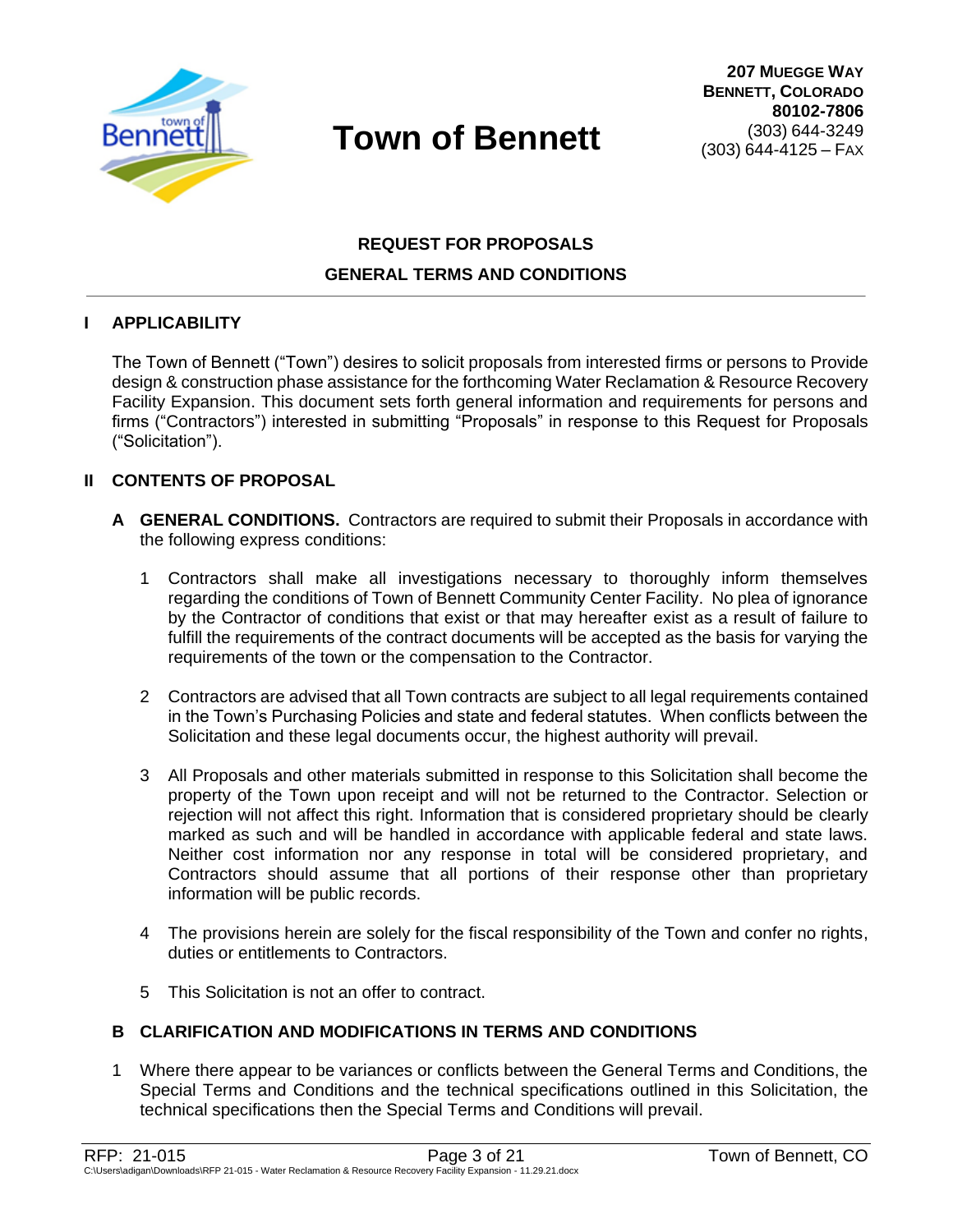2 If any Contractor contemplating submitting a Proposal under this Solicitation is in doubt as to the true meaning of the specifications, the Contractor must submit a **written request** for clarification to the Town at 207 Muegge Way, Bennett, CO 80102. The Contractor submitting the request shall be responsible for ensuring that the request is received by the Town at least five calendar days prior to the scheduled deadline for submission of Proposals.

#### **Any official interpretation of this Solicitation must be made by an agent of the Town who is authorized to act on behalf of the Town. The Town shall not be responsible for interpretations offered by employees of the Town who are not agents of the Town.**

The Town shall issue a written addendum if substantial changes which impact the technical submission of Proposals are required. A copy of such addenda will be mailed or distributed via facsimile transmission to each Contractor receiving the Solicitation. The Contractor shall certify its acknowledgment of the addendum by signing the addendum and returning it with its Proposal. In the event of conflict with the original contract documents, addenda shall govern all other contract documents to the extent specified. Subsequent addenda shall govern over prior addenda only to the extent specified.

#### **C PRICES CONTAINED IN PROPOSAL – DISCOUNTS, TAXES, COLLUSION**

- 1 Contractors may offer a cash discount for prompt payment. Discounts will be considered in determining the lowest net cost for the evaluation of Proposals; discounts for periods of less than twenty days, however, will not be considered in making the award. Contractors are encouraged to provide their prompt payment terms in the space provided on the Solicitation's Specification and Pricing Form. If no prompt payment discount is being offered, the Contractor shall enter a zero (0) for the percentage discount to indicate net thirty days. If the Contractor does not enter a percentage discount, it is hereby understood and agreed that the payment terms shall be net thirty days, effective on the date that the Town receives an accurate invoice or accepts the products, whichever is the later date. Payment is deemed to be made on the date of the mailing of the check.
- 2 Contractors shall not include federal, state, or local excise or sales taxes in prices offered, as the Town is exempt from payment of such taxes. Town tax identification numbers will be made available to the selected contractor.
- 3 The Contractor, by affixing its signature to this Solicitation, certifies that its Proposal is made without previous understanding, agreement, or connection either with any persons, firms or corporations making a Proposal for the same items, or with the Town. The Contractor also certifies that its Proposal is in all respects fair, without outside control, collusion, fraud, or otherwise illegal action. To insure integrity of the Town's public procurement process, all Contractors are hereby placed on notice that any and all Contractors who falsify the certifications required in conjunction with this section will be prosecuted to the fullest extent of the law.

#### **III PREPARATION AND SUBMISSION OF PROPOSAL**

### **A PREPARATION**

- 1 The Proposal must be typed. All corrections made by the Contractor must be initialed **in blue ink** by the authorized agent of the Contractor.
- 2 Proposals must contain, **in blue ink**, a manual signature of an authorized agent of the Contractor in the space provided on the Solicitation cover page. **The original cover page of this Solicitation must be included in all Proposals. If the Contractor's authorized agent fails to sign and return the original cover page of the Solicitation, its Proposal may be invalid and may not be considered.**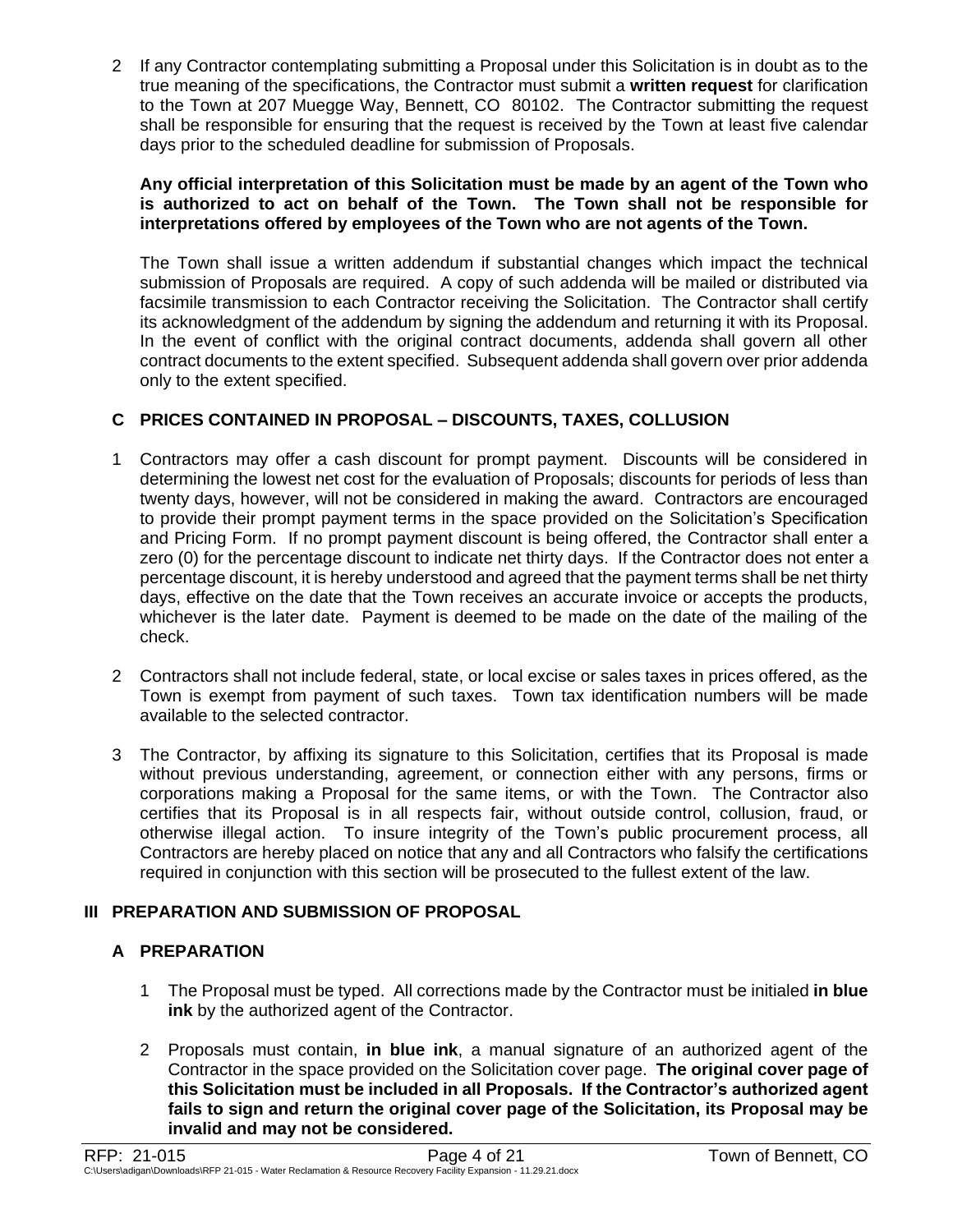- 3 Unit prices shall be provided by the Contractor on the Solicitation's Specification and Pricing Form when required in conjunction with the prescribed method of award and **shall be for the unit of measure requested**. Prices that are not in accordance with the measurements and descriptions requested shall be considered non-responsive and shall not be considered. Where there is a discrepancy between the unit price and the extension of prices, the unit price shall prevail.
- 4 The accuracy of the Proposal is the sole responsibility of the Contractor. No changes in the Proposal shall be allowed after the date and time that the Offers are due. Changes made to the Proposal prior to the date and time that the Offers are due shall be made in accordance with Provision IV(A) of this document.

#### **B SUBMISSION**

- 1 The Proposal shall be sealed in an envelope with the Contractor's name and the solicitation number on the outside. The Town's Specification and Pricing form, which is attached to this Solicitation, must be used when the Contractor is submitting its Proposal. The Contractor shall not alter this form (e.g. add or modify categories for posting prices offered) unless expressly permitted in the addendum duly issued by the Town. No other form shall be accepted.)
- 2 Proposals submitted via facsimile machines will not be accepted.
- 3 Contractors, which qualify their Proposals by requiring alternate contractual terms and conditions as a stipulation for contract award must include such alternate terms and conditions in their Proposals. The Town reserves the right to declare Contractors' Proposals as nonresponsive if any of these alternate terms and conditions are in conflict with the Town's terms and conditions, or if they are not in the best interests of the Town.

An ORIGINAL and THREE (3) copies of each Proposal must be received before the due date and time as specified in this Proposal. Failure to submit the required number of copies may deem the Contractor non-responsive. The Contractor is responsible for addressing the envelope as indicated below. Address the envelope as follows:

Town of Bennett 207 Muegge Way Bennett, CO 80102

ATTN: Daymon K. Johnson Title: Director of Capital Projects RFP: 21-015

C LATE PROPOSALS. Proposals received after December 21, 2021, 4:00 p.m., MST shall be considered non-responsive and will be returned unopened to the Contractor.

#### **IV MODIFICATION OR WITHDRAWAL OF PROPOSALS**

**A MODIFICATIONS TO PROPOSALS.** Proposals may only be modified in the form of a written notice on company letterhead and must be received prior to December 21, 2021, 4:00 p.m., MST. Each permissible modification submitted to the Town must have the Contractor's name and return address and the applicable Solicitation number and title clearly marked on the face of the envelope. If more than one modification is submitted, the modification bearing the latest date of receipt by the Town will be considered the valid modification.

#### **B WITHDRAWAL OF PROPOSALS**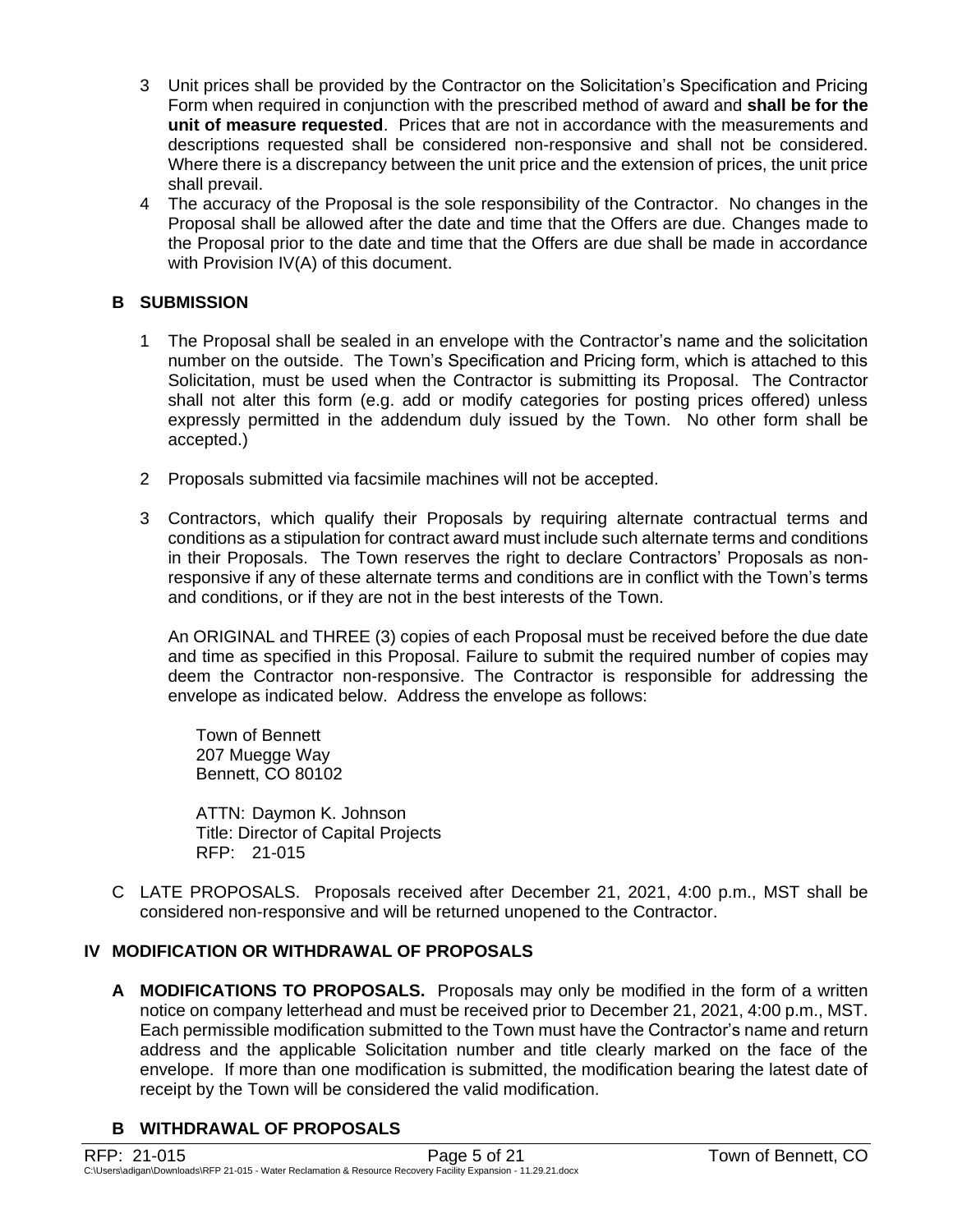- 1 Proposals may be withdrawn prior to December 21, 2021, 4:00 p.m., MST. Such requests must be made in writing on company letterhead.
- 2 Proposals may not be withdrawn after December 21, 2021, 4:00 p.m., MST for a period of ninety (90) calendar days. If a Proposal is withdrawn by the Contractor during this ninety-day period, the Town may, at its option, suspend the Contractor from the Bidder list and may not accept any Proposal from the Contractor for a six-month period following the withdrawal.

#### **V REJECTION OF PROPOSALS**

- **A REJECTION OF PROPOSALS.** The Town may, at its sole and absolute discretion:
	- 1 Accept or Reject any and all, or parts of any or all, Proposals submitted by prospective Contractors;
	- 2 Re-advertise this Solicitation;
	- 3 Postpone or cancel the process;
	- 4 Waive any irregularities in the Proposals received in conjunction with this Solicitation; and/or
	- 5 Determine the criteria and process whereby Proposals are evaluated and awarded. No damages shall be recoverable by any challenger as a result of these determinations or decisions by the Town.
- **B REJECTION OF A PARTICULAR PROPOSAL.** Examples of the reasons for which the Town may reject a Proposal, include, but are not limited to the following:
	- 1 The Contractor misstates or conceals any material fact in its Proposal;
	- 2 The Contractor's Proposal does not strictly conform to the law or the requirements of the Solicitation:
	- 3 The Proposal expressly requires or implies a conditional award that conflicts with the method of award stipulated in the Solicitation's Special Terms and Conditions;
	- 4 The Proposal does not include documents, including, but not limited to, certificates, licenses, and/or samples, which are required for submission with the Proposal in conjunction with the Solicitation's Special Terms and Conditions and/or technical specifications; or
	- 5 The Proposal has not been executed by the Contractor through an authorized signature on the Specification's Cover Sheet.

#### **C ELIMINATION FROM CONSIDERATION**

- 1 A Proposal may not be accepted from, nor any contract be awarded to, any person or firm which is in arrears to the Town upon any debt or contract or which is a defaulter as surety or otherwise upon any obligation to the Town.
- 2 A Proposal may not be accepted from, nor any contract awarded to, any person or firm which has failed to perform faithfully any previous contract with the Town, state or federal government, for a minimum period of three years after this previous contract was terminated for cause.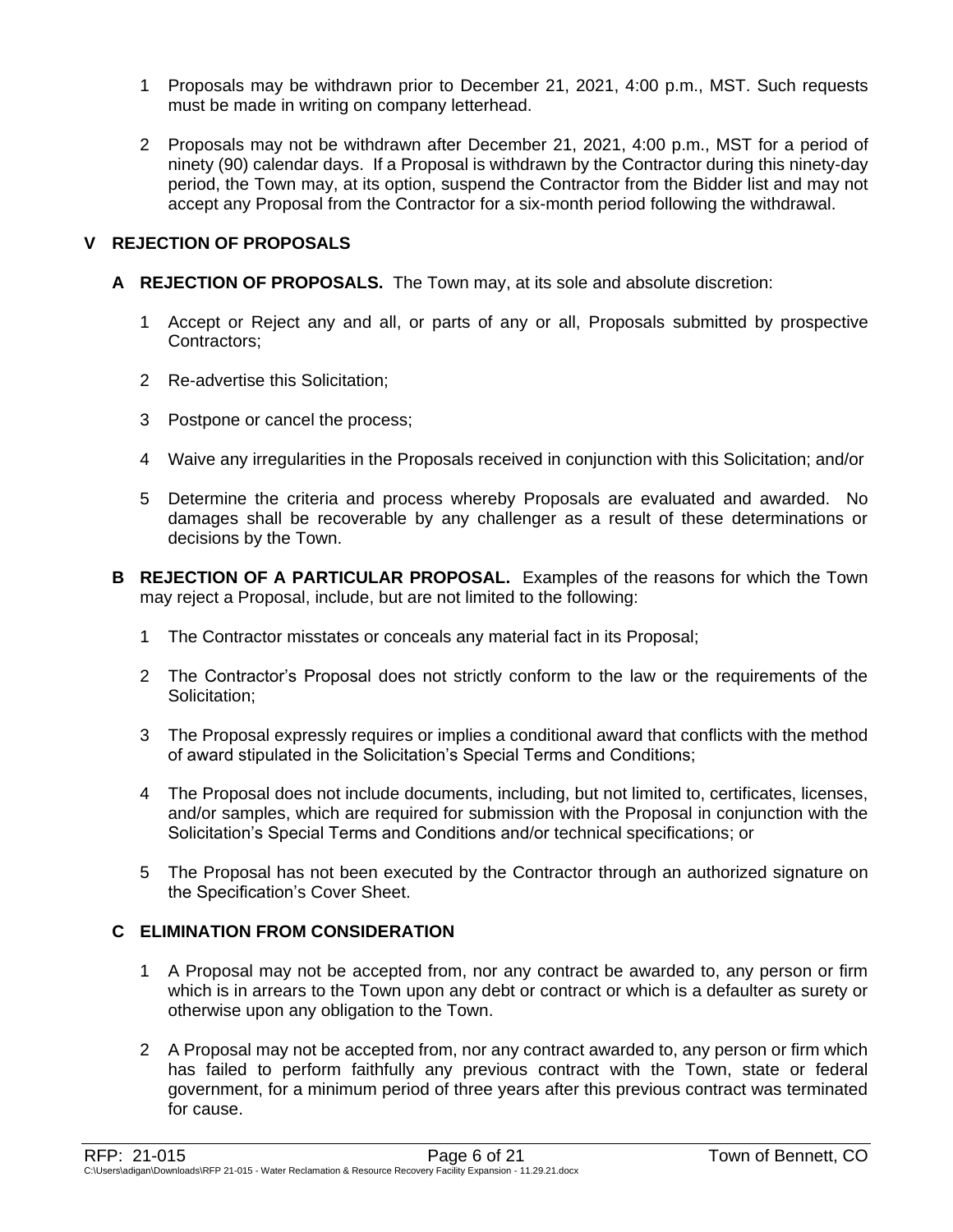#### **VI AWARD OF SOLICITATION**

The Town shall award the Solicitation to the successful Contractor through the issuance of a Notice of Award. The General Terms and Conditions, the Special Terms and Conditions, any technical specifications, the Proposal, and the Purchase Order or Notice of Award are collectively an integral part of any agreement between the Town and the successful Contractor. Accordingly, these documents shall be incorporated into a separate contract for services. No services shall be provided until the contract for services has been signed by the Town and no products shall be provided until the Purchase Order has been signed by the Contractor.

#### **VII INSURANCE REQUIREMENTS UPON AWARD OF CONTRACT**

- A Consultant shall not be relieved of any liability, claims, demands, or other obligations assumed pursuant to this Agreement by reason of its failure to secure liability insurance or by reason of its failure to secure insurance in sufficient amounts of sufficient durations, or sufficient types to cover such liability.
	- 1 Consultant shall at its own expense be required to keep in full force and effect during the term of this Agreement automobile liability and physical damage insurance for any vehicle used in performing services for the Town, in amounts not less than prescribed by the laws of the State of Colorado (currently \$25,000 per person/\$50,000 per accident bodily injury and \$15,000 per accident property damage).
	- 2 Consultant's automobile liability and physical damage insurance shall be endorsed to include the Town, and its elected and appointed officers and employees, as additional insureds, unless the Town in its sole discretion waives such requirement. Every policy required above shall be primary insurance, and any insurance carried by the Town, its officers, or its employees, shall be excess and not contributory insurance to that provided by the Consultant. Such policies shall contain a severability of interests provision. Consultant shall be solely responsible for any deductible losses under the required policies.
	- 3 Certificates of insurance shall be provided by Consultant as evidence that policies providing the required coverages, conditions, and minimum limits are in full force and effect, and shall be subject to review and approval by the Town. No required coverage shall be cancelled, terminated or materially changed until at least 30 days prior written notice has been given to the Town. The Town reserves the right to request and receive a certified copy of any policy and any endorsement thereto.
- B The policies required above shall be primary insurance, and any insurance carried by the Town, its officers, or its employees shall be excess and not contributory insurance to that provided by Contractor. No additional insured endorsement to the policy required above shall contain any exclusion for bodily injury or property damage arising from completed operations. The Contractor shall be solely responsible for any deductible losses under any policy required above.
- C The Commercial General Liability and Commercial Automobile Liability policies shall be endorsed to name the Town, and its elected officials, officers, employees and agents as additional insureds. When Worker's Compensation and Professional Liability are required a certificate should be provided as evidence of such coverage. The policies shall provide that the Town will receive notice no less than 30 days prior to cancellation, termination or a material change to the policies.
- D The Contractor shall not be relieved of any liability, claims, demands, or other obligations assumed pursuant to the Agreement by reason of its failure to procure or maintain insurance, or by reason of its failure to procure or maintain insurance in sufficient amounts, durations or types.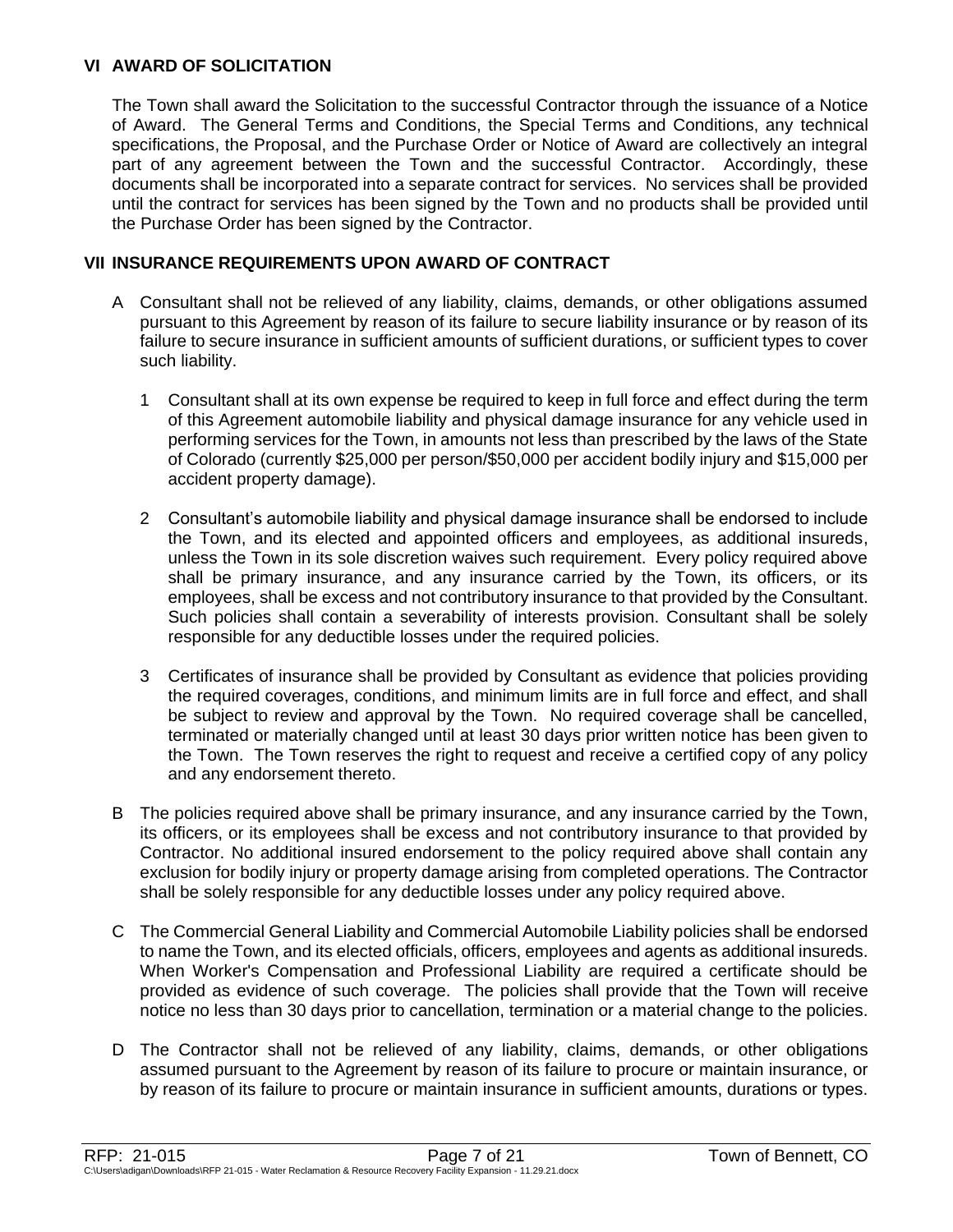- E Failure on the part of the Contractor to procure or maintain policies providing the required coverages, conditions and minimum limits shall constitute a material breach of contract upon which Town may immediately terminate this Agreement, or at its discretion, Town may procure or renew any such policy or any extended reporting period thereto and may pay any and all premiums in connection therewith, and all monies so paid by Town shall be repaid by Contractor to Town upon demand, or Town may offset the cost of the premiums against any monies due to Contractor from Town.
- F The Town reserves the right to request and receive a certified copy of any policy and any endorsement thereto.

#### G INSURANCE CERTIFICATES

- 1 The Contractor shall, prior to commencing services, deliver to the Town Certificates of Insurance as evidence that policies providing any and all required coverages and limits are in full force and effect.
- 2 These certificates will serve as an indication to the Town that the Contractor has acquired all necessary insurance; however, the Town may require that certified copies of the insurance policies be submitted and may withhold payment for services until the applicable insurance policies are received and found to be in accordance with the Agreement.
- 3 Insurance limits must be on each Certificate of Insurance. Each Certificate of Insurance shall be reviewed and approved by Town prior to commencement of services under the Agreement. The certificates shall identify this Agreement and shall state the project number where applicable.
- 4 Worker's Compensation Insurance. Consultant shall at its own expense keep in full force and effect during the term of this Agreement Statutory Worker's Compensation Insurance to cover obligations imposed by the Workers' Compensation Act of Colorado and any other applicable laws for any employee engaged in the performance under this contract. Evidence of qualified exemption or self-insured status may be substituted

#### **VIIIADDITIONAL CONTRACTUAL OBLIGATIONS**

Contracts executed pursuant to this Proposal will include, but not be limited to the following provisions:

- A LOCAL, STATE AND FEDERAL COMPLIANCE REQUIREMENTS. Successful Contractors shall be familiar and comply with all local, state, and federal directives, ordinances, rules, orders, and laws applicable to, and affected by, this contract including, but not limited to, Equal Employment Opportunity (EEO) regulations, Occupational Safety and Health Act (OSHA), and Title II of the Americans with Disabilities Act (ADA).
- B DISPOSITION. The Contractor shall not assign, transfer, convey, sublet, or otherwise dispose of the contract, including any or all of its right, title or interest therein, or its power to execute such contract to any person, company or corporation, without prior written consent of the Town.
- C EMPLOYEES. All employees of the Contractor shall be considered to be, at all times, employees of the Contractor, under its sole direction, and not an employee or agent of the Town. The Town may require the Contractor to remove an employee it deems careless, incompetent, insubordinate or otherwise objectionable, and whose continued employment on Town property is not in the best interest of the Town. In accordance with the Town's policy regarding the use of tobacco products, no employee of the Contractor shall be permitted to use tobacco products when performing work on Town property.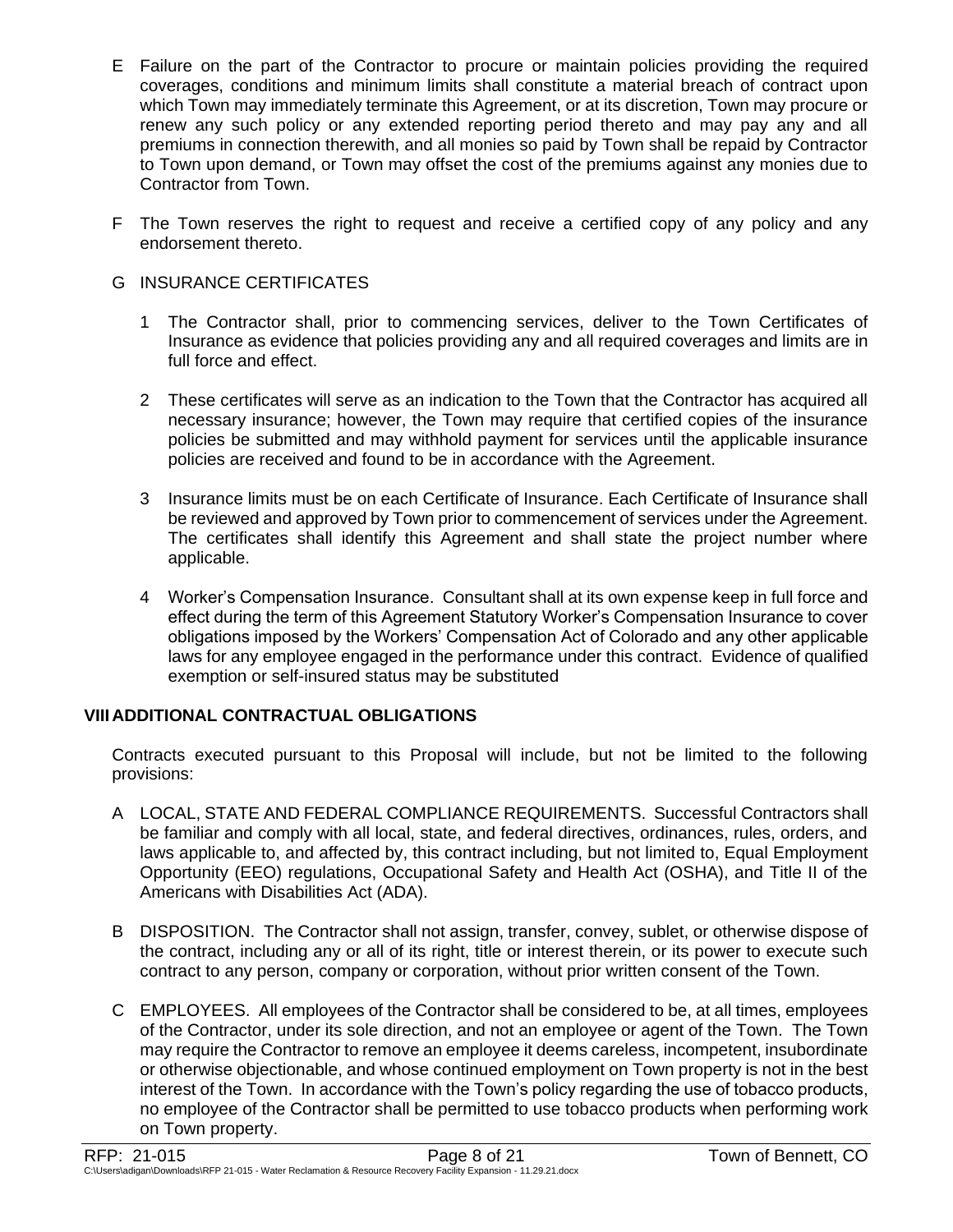- D DELIVERY. Prices, quotes and deliveries are to be **FOB destination, freight prepaid**, and shall require inside delivery unless otherwise specified in the Solicitation's Special Terms and Conditions. Title and risk of loss shall pass to the Town upon inspection and acceptance by the Town at its designated point of delivery, unless otherwise specified in the Special Terms and Conditions. In the event that the Contractor defaults on its contract or the contract is terminated for cause due to performance, the Town reserves the right to re-procure the materials or services from the next lowest Contractor or from other sources during the remaining term of the terminated/defaulted contract. Under this arrangement, the Town shall charge the Contractor any difference between the Contractor's price and the price to be paid to the next lowest Contractor, as well as any costs associated with the re-solicitation effort
- E MATERIAL PRICED INCORRECTLY. As part of any award resulting from this process, Contractor(s) will discount all transactions as agreed. In the event the Town discovers, through its contract monitoring process or formal audit process, that material was priced incorrectly, Contractor(s) agree to promptly refund all overpayments and to pay all reasonable audit expenses incurred as a result of the non-compliance.
- F INDEMNIFICATION. Contracts executed pursuant to this Proposal will require the selected contractor to indemnify and hold harmless the Town, and its officers and its employees, from and against all liability, claims, and demands, on account of any injury, loss, or damage, which arise out of or are connected with the contractor's performance of the contract, if such injury, loss, or damage, or any portion thereof, is caused by, or claims to be caused by, the negligent act, omission, or other fault of the consultant or any subcontractor of the consultant, or any officer, employee, or agent of the consultant or any subcontractor, or any person for whom the consultant is responsible. The contract shall include provisions for the consultant to defend against such claims.
- G TERMINATION FOR CONVENIENCE. The Contract shall provide that the Town may cancel the contract upon thirty days written notice for reason other than cause. This may include the Town's inability to continue with the contract due to the elimination or reduction of funding.
- H BONDS. For any contract exceeding \$50,000, the Contractor shall furnish a performance bond, payment bond, and warranty bond in an amount determined by the Town, but in any event at least equal to the contract price, as security for the faithful performance and payment of all Contractor's obligations. The bonds will be required to remain in effect at least until one year after the date of final payment. All bonds shall be in forms acceptable to the Town and executed by such sureties licensed to conduct business in Colorado that are acceptable to the Town.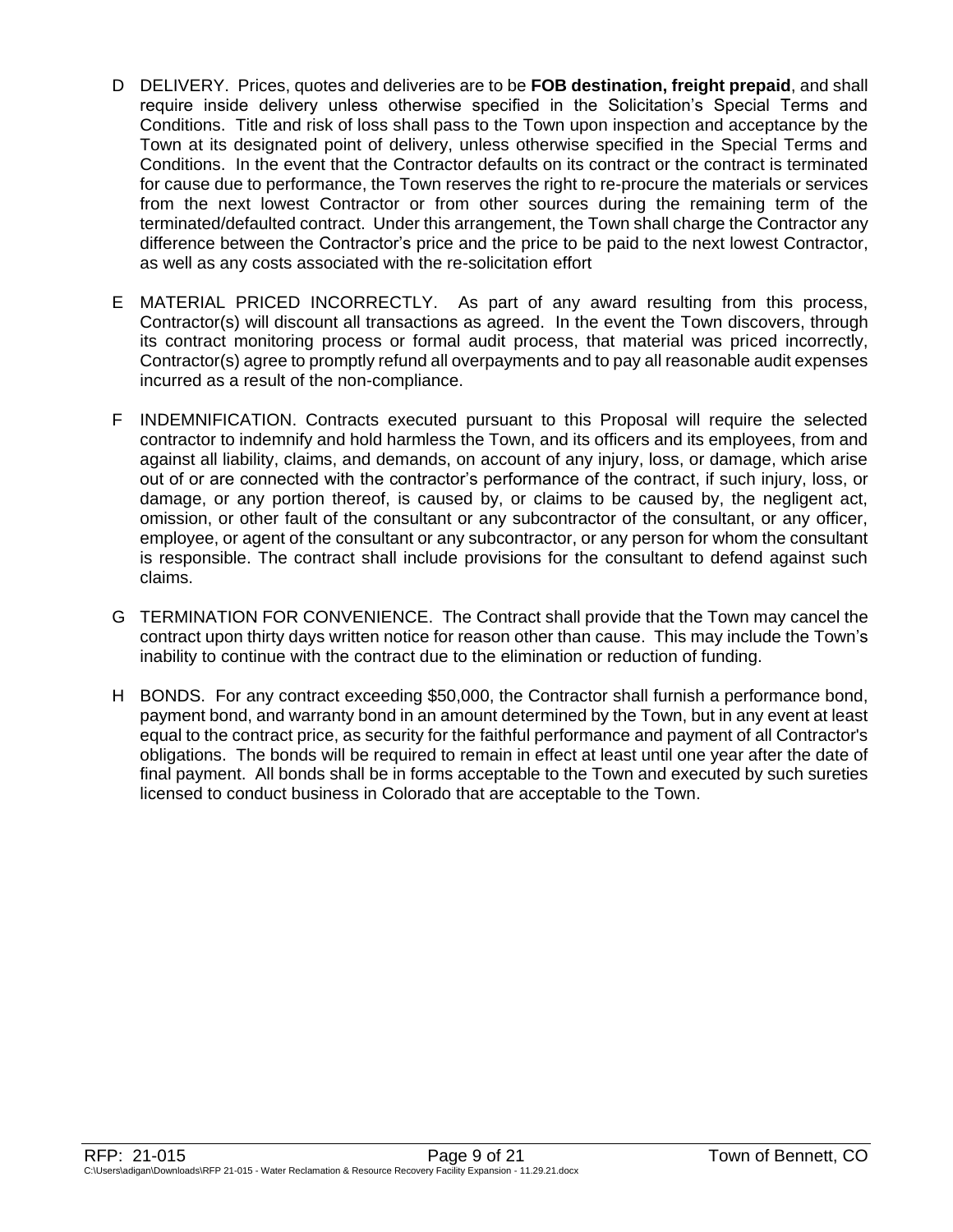

### **REQUEST FOR PROPOSALS**

#### **SPECIAL TERMS AND CONDITIONS**

**SCHEDULE OF ACTIVITIES:** The following activities and dates are just a tentative outline of the process to be used to solicit Contractor responses and to evaluate each Proposal.

November 29, 2021 **Issue Request for Proposal** December 8, 2021 Bidder Questions to Town Due December 15, 2021 **December 15, 2021** Answers to all Bidder Questions Due December 21, 2021 Proposal Submittal Deadline December 21, 2021 **Bid Opening – NOT PUBLIC** December 27, 2021 – December 28, 2021 **Interviews of Selected Firm(s)** December 29, 2021 **December 29, 2021** January 11, 2022 Board Presentation & Acceptance January 13, 2022 Award Contract

**PURPOSE:** For the expansion of the Water Reclamation & Resource Recovery Facility Expansion.

**COMPETENCY OF CONTRACTORS - MINIMUM YEARS OF EXPERIENCE AND OPERATIONAL FACILITIES REQUIRED:** Pre-award inspection of the Contractor's facility may be made prior to award of contract. Responses will only be considered from Contractors which have been engaged in the business of performing services as described in this Solicitation for a minimum period of five (5) years prior to the date of this Solicitation The Contractors must be able to produce evidence that they have an established satisfactory record of performance for a reasonable period of time and have sufficient financial support, equipment and organization to ensure that they can satisfactorily execute the services if awarded a contract. The term 'equipment and organization' as used herein shall be construed to mean a fully equipped and well established company in line with the best business practices in the industry and as determined by the proper authorities of the Town. The Town reserves the right, before awarding the contract, to require a Contractor to submit such evidence of its qualifications as it may deem necessary, and may consider any evidence available to it (including, but not limited to, the financial, technical and other qualifications and abilities of the Contractor, including past performance and experience with the Town) in making the award in the best interests of the Town.

**QUALIFICATIONS OF CONTRACTOR:** The Town may make such investigations as deemed necessary to determine the ability of the Contractor to perform work, and the Contractor shall furnish all information and data for this purpose as the Town requests. Such information includes but not limited to: current/maximum bonding capabilities, current licensing information, audited financial statements, history of the firm on assessments of liquidated damages, contracts cancelled prior to completion and/or lawsuits and/or pending lawsuits against the firm and/or its principals. The Town reserves the right to reject any Proposal if the evidence submitted by, or investigation of, such Contractor fails to satisfy the Town that such Contractor is properly qualified to carry out the obligations of the contract and to complete the work contemplated therein. Conditional bids will not be accepted.

**NON-APPROPRIATION:** Pursuant to C.R.S. § 29-1-110, as amended, financial obligations of the Town after the current fiscal year are contingent upon funds for the purpose being appropriated, budgeted and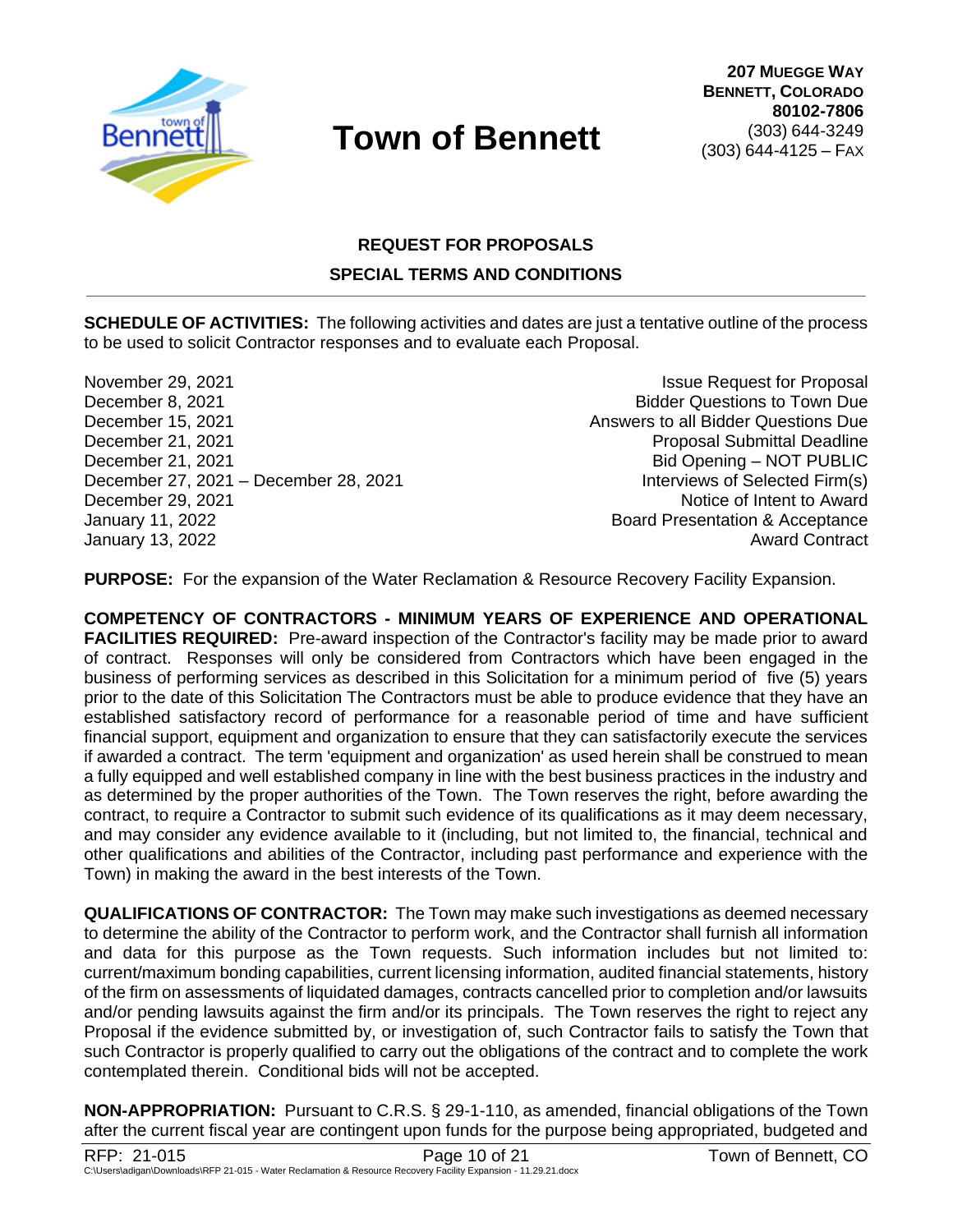otherwise available. Any contract entered with respect to this project will provide that it is automatically terminated on January 1st of the first fiscal year for which funds are not appropriated. The Town shall give the Contractor written notice of such non-appropriation.

**MATERIAL PRICED INCORRECTLY:** As part of any award resulting from this process, Contractor(s) will discount all transactions as agreed. In the event the Town discovers, through its contract monitoring process or formal audit process, that material was priced incorrectly, Contractor(s) agree to promptly refund all overpayments and to pay all reasonable audit expenses incurred as a result of the noncompliance.

**METHOD OF AWARD - SINGLE PRODUCT:** Award of this contract will be made to the lowest responsive, responsible Contractor whose Proposal will be most advantageous to the Town, subject to the Town's right to reject all Proposals. In addition to the bid amount, additional factors will be considered as an integral part of the bid evaluation process, including the following:

- The Contractor's ability, capacity and skill to perform within the specified time limits;
- The Contractor's experience, reputation, efficiency, judgment, and integrity;
- The quality, availability, and adaptability of the supplies or materials proposed;
- Contractor's past performance;
- Sufficiency of Contractor's financial resources to fulfill the contract;
- Contractor's ability to provide future maintenance and/or service;
- Other applicable factors as the Town determines necessary or appropriate in its discretion..

**EQUAL OPPORTUNITY:** The Town of Bennett intends and expects that the contracting processes of the Town and its Vendors provide equal opportunity without regard to gender, race, ethnicity, religion, age or disability and that its Vendors make available equal opportunities to the extent third parties are engaged to provide goods and services to the Town as subcontractors, vendors, or otherwise. Accordingly, the Vendor shall not discriminate on any of the foregoing grounds in the performance of the contract, and shall make available equal opportunities to the extent third parties are engaged to provide goods and services in connection with performance of the contract. **Joint ventures are encouraged.** The Vendor shall disseminate information regarding all subcontracting opportunities under this contract in a manner reasonably calculated to reach all qualified potential subcontractors who may be interested. The Vendor shall maintain records demonstrating its compliance with this article and shall make such records available to the Town upon the Town's request.

**ADDENDUMS:** Contractor is responsible for obtaining and acknowledging all subsequent addendums. Failure to submit subsequent addendum(s) shall deem the Contractor non-responsive.

**COSTS INCURRED BY PROPOSER:** Costs for developing a response to the Proposal, interviews, and contract negotiations are entirely the obligation of the Contractor and shall not be charged in any manner to the Town.

**REQUEST FOR CLARIFICATIONS.** The Town reserves the right to require clarification or further information with respect to any Proposal received, and to determine the final terms of any contract for services.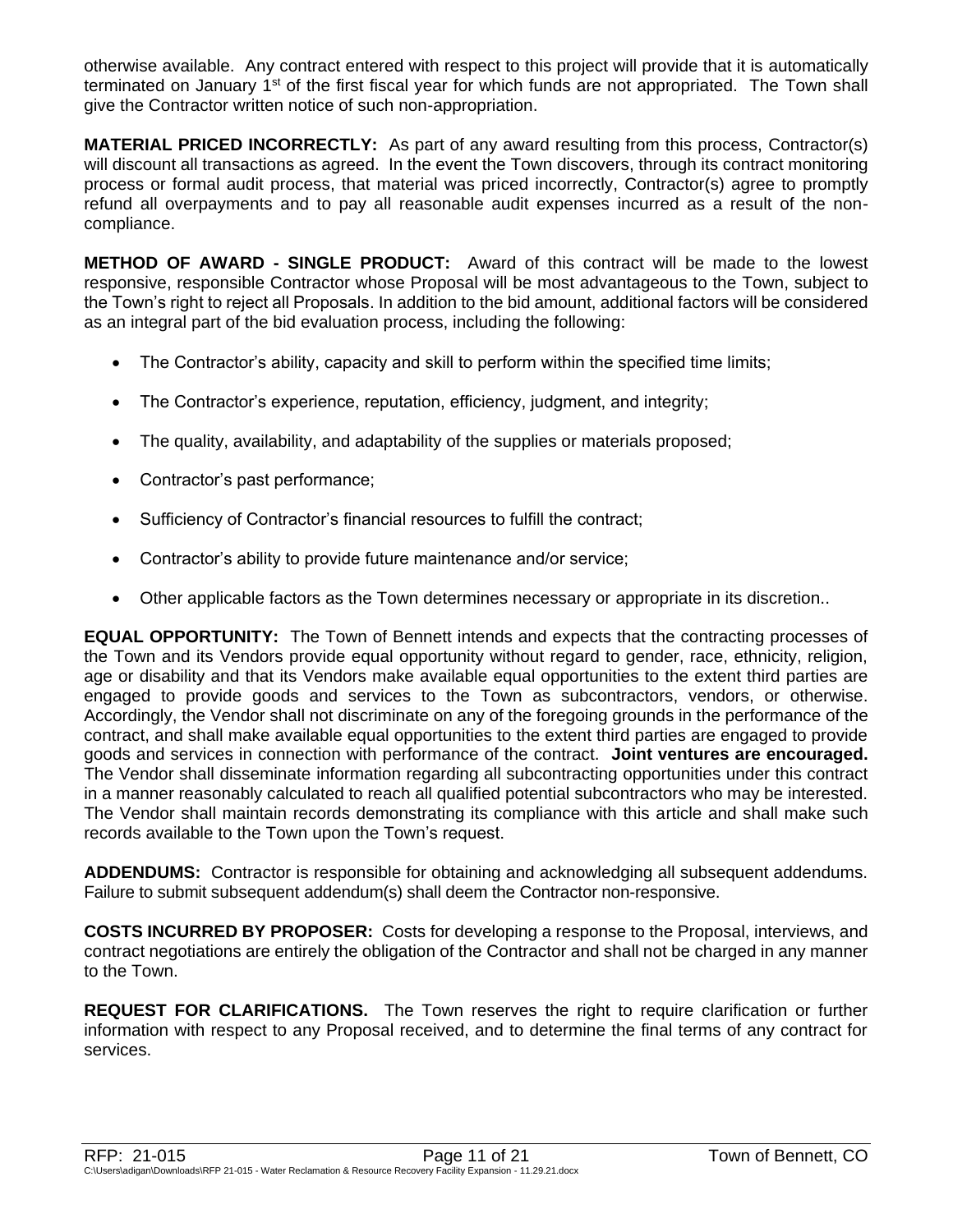

### **REQUEST FOR PROPOSALS SPECIFICATIONS**

#### **SCOPE OF WORK**

#### **1.1 – Existing Facility Expansion**

The intent of this solicitation is to find interested in firms for the designing and engineering the Water Reclamation & Resource Recovery Plant Expansion. The Town currently owns and operates a Water Resource and Recovery Facility (WRRF). It was upgraded in 2017 to a rated capacity of 0.4 mgd and utilizes a sequencing batch reactor (SBR) for secondary treatment. The treated effluent can be discharged to an Unnamed Tributary to Lost Creek under the current Discharge Permit (COG589069).

In addition, the treated effluent meets Regulation 84 Category 1 standards for recycled water use. Presently, the recycled water is used for construction water and could be land applied for "restricted" irrigation. The existing WRRF site, process flow diagram, and features can be viewed in Attachment B.

The current WRRF site is approximately 13 acres and has a perimeter fence. The WRRF also contains the influent lift station, primary screening building, generator, office, lab, and the effluent storage lagoon.

The scope will include, but will not be limited to:

#### **1.2 – Project Purpose**

The Town's service area continues to experience growth, with a substantial amount of development expected over the next 10 years. In addition, the Town desires to maximize recycled water use to offset current and future demands, which could stress the drinking water supply and system.

Due the current Category 1 effluent water quality, the Town is limited on how it can use the recycled water. The Town would like to consider a WRRF that produces higher quality effluent that can, at minimum, meet Category 2 standards.

The Town is aware that the time and planning required to permit, design, bid, and construct a WRRF expansion will take approximately two years. As a result, the Town desires to engage a qualified consulting engineer to guide the Town through the process of selecting a finished water quality, sizing the new hydraulic capacity, and permitting and designing the WRRF expansion.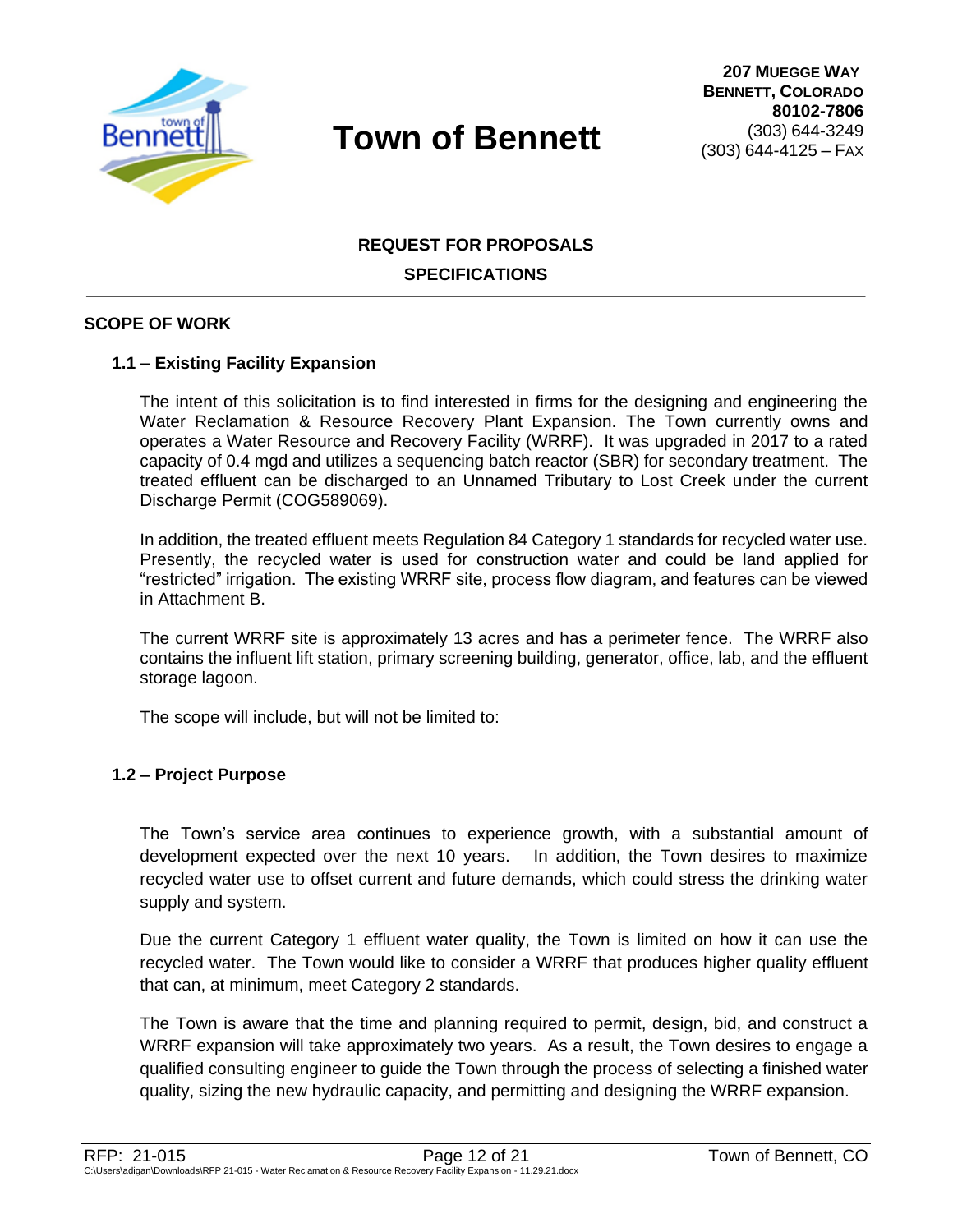For the purposes of establishing a uniform criteria from which all prospective bidders can base their proposals, the Town is establishing the following criteria for the permitting and design scope of the project:

- Expansion hydraulic capacity:
	- $\circ$  0.4 mgd (increase to a total of 0.8 mgd)
- Regulation 84 effluent water quality:
	- o Category 2
- Surface discharge effluent water quality:
	- o per the current Discharge Permit
- Additional WRRF features:
	- o SCADA system
	- o Security System
- Other limitations and instructions:
	- $\circ$  The consultant is NOT required to select an SBR for secondary process of the WRRF expansion. The expansion must be within the current WRRF property. The consultant should assume the project delivery will be a design-bid-build format. Construction phase services are not a part of this RFP.

The consultant shall base its Proposal on a treatment process that meets the required effluent water quality, but will use its best judgement to determine the specific processes of the final design. The Town will consider the anticipated cost (CAPEX and OPEX) of the treatment process chosen by the consultant.

#### **2.2 – Experience & Approach**

#### **2.2.1 – Recycled Water Experience**

The consultant shall provide its experience with recycled water treatment and permitting. Experience with Regulation 84 in Colorado is preferred, but national experience with similar projects will be considered.

While the criteria in Section 2.1 is specific to Category 2, the consultant shall provide experience with Category 3, 3+, and potable reuse. The Town is interested in exploring higher levels of recycled water and the consultant will need to be able to guide the Town through the process of understanding the additional CAPEX, OPEX, and overall complexity of owning and operating a WRRF that treats to a higher effluent quality.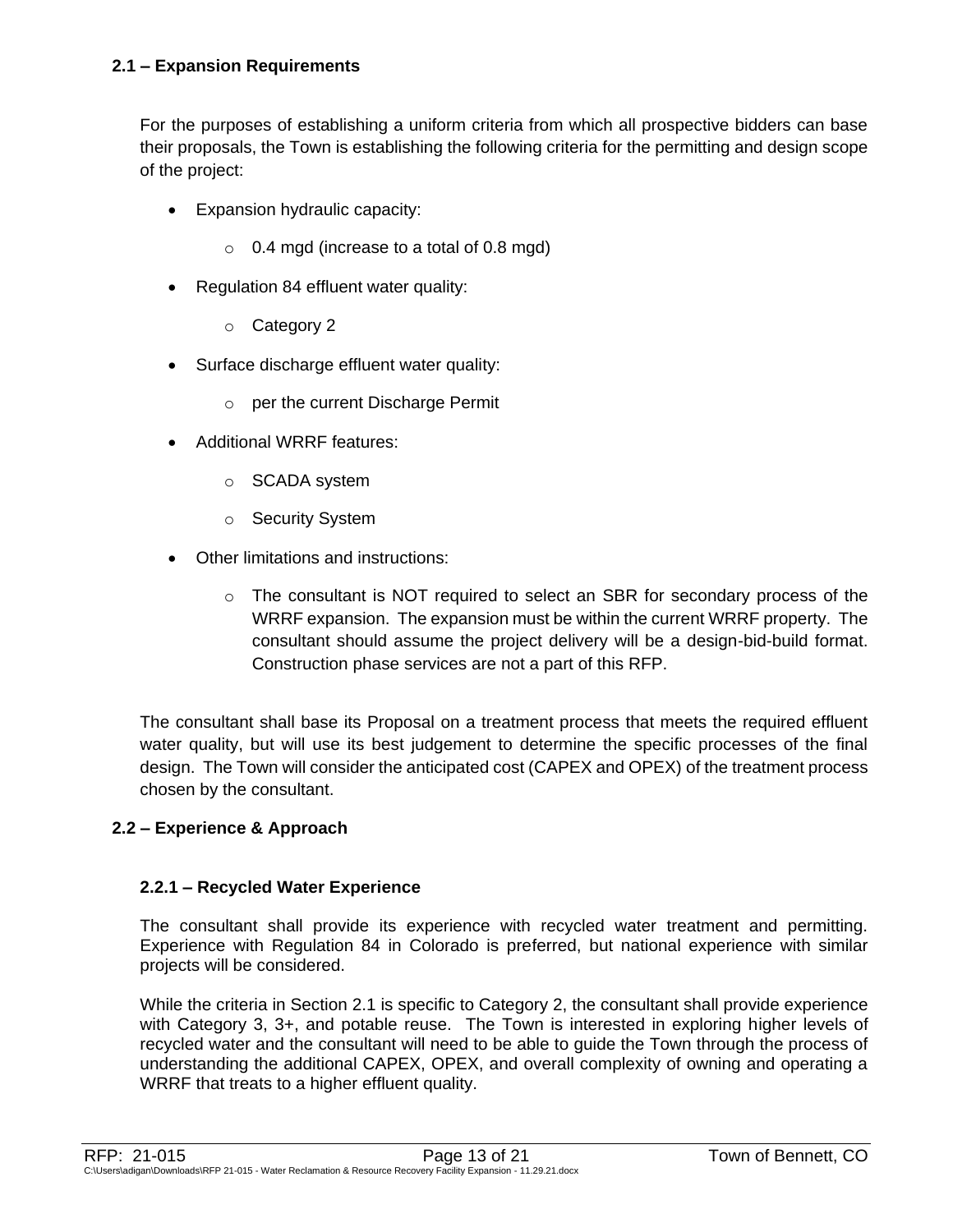#### **2.2.2 – Wastewater Treatment Experience**

The consultant shall provide its experience with overall wastewater treatment and permitting. The consultant shall summarize its experience with permitting, designing, and construction of facilities of similar size and discharge requirements.

The consultant should demonstrate knowledge with evaluating hydraulic capacities, expanding facilities while maintaining operation of existing systems, permitting with CDPHE, project delivery methods, and construction services.

#### **2.2.3 – Hydraulic Capacity & Treatment Process Selection**

Section 2.1 identifies a 0.4 mgd expansion. The consultant shall describe the method for determining the expansion's hydraulic capacity. The Town is considering higher levels of recycled water up to Category 3+ and would also like to explore the viability of potable reuse. The consultant shall describe the strategy for determining final recycled water effluent quality.

#### **2.2.4 – Permitting Strategy**

The Town is concerned with the potential constituents that may be included in future Discharge Permits. Those constituents include selenium, TDS, PFAS, nutrients (in particular phosphorus), amongst others. The consultant shall include a discussion on how it will determine items of concern for the Discharge Permit and how those concerns will impact the proposed treatment process selection.

#### **2.3 – Proposal Scope & Fees**

#### **2.3.1 – Phase #1A – Evaluate Hydraulic Capacity & Recycled Water Categories**

The consultant shall provide a fee for working with the Town to determine the optimal hydraulic capacity and recycled water effluent quality for the WRRF expansion. This phase should include reviewing existing documents, discussions with CDPHE, and progress meetings with the Town. The scope should include the following tasks:

- 1. Bi-weekly progress meetings for a period of 3 months
- 2. One presentation to the Town Board.
- 3. Review growth patterns, growth projections, wastewater influent data, wastewater design criteria, irrigation demands, and construction water demands. Develop 5-year, 10-year, and 20-year hydraulic loading estimates and required WRRF capacities to serve the expected influent flows.
- 4. Prepare a preliminary technical memorandum summarizing the influent flow analysis and recommended expansion size. Conduct a Workshop with the Town for review and comment.
- 5. Prepare a preliminary summary of the Regulation 84 Categories (2, 3, 3+) and proposed DPR Regulation. The summary should include the required treatment processes, allowed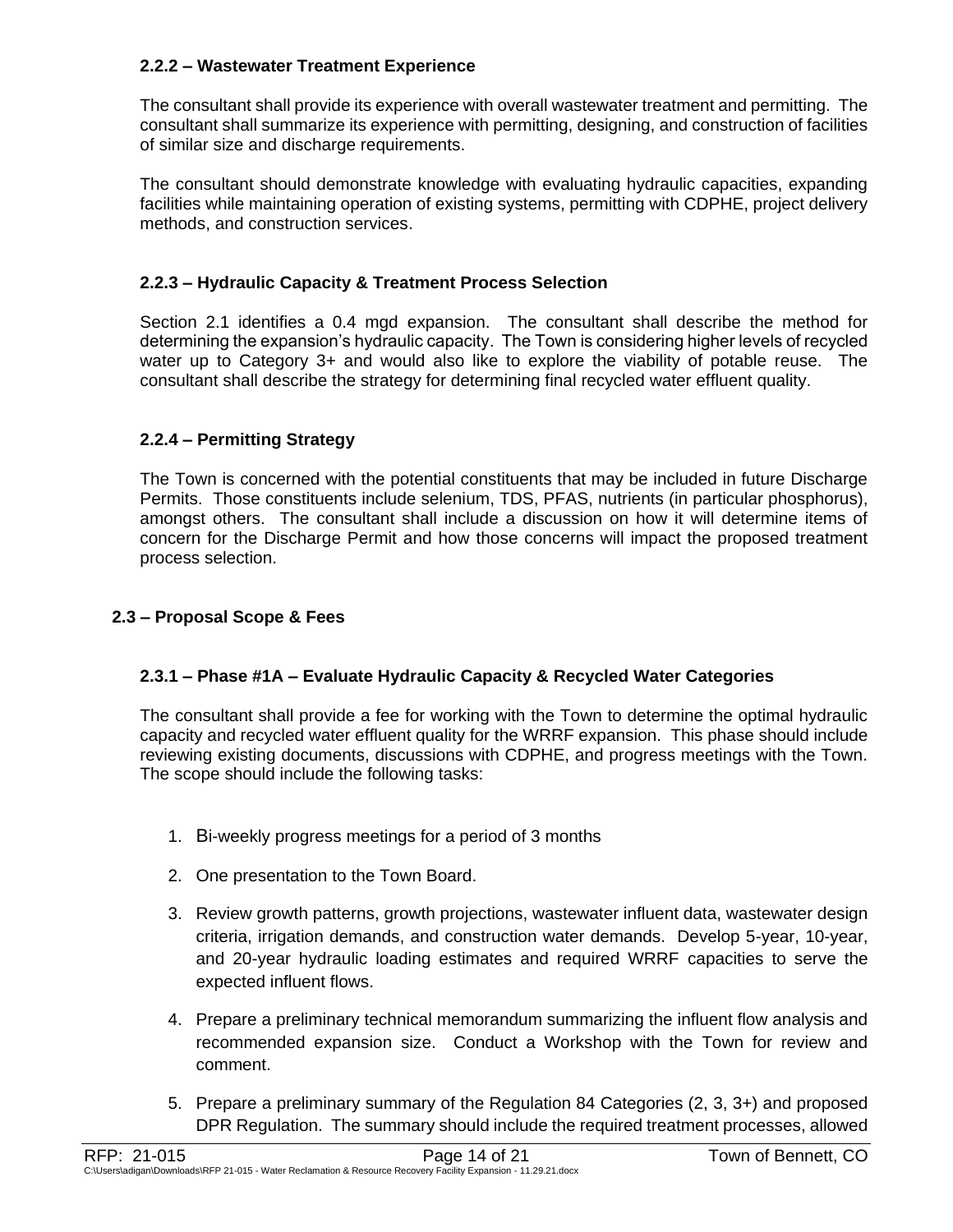uses, preliminary cost opinions for the WRRF expansion, and an advantages/disadvantages comparison.

- 6. Conduct a Workshop with the Town to obtain comment and feedback. After the Workshop, the Town will identify two Regulation 84 Categories (or potable reuse) for the consultant to explore further.
- 7. Prepare a preliminary technical memorandum summarizing the benefits of each recycled water use, cost impacts, operational considerations, regulatory impacts, and items of concern. Conduct a Workshop with the Town for review and comment.
- 8. Prepare a final technical memorandum identifying the final WRRF expansion size and recycled water effluent quality.

The consultant should assume hydraulic evaluation and effluent water quality tasks will be performed concurrently. For the Proposal, the consultant shall prepare a fee for the scope of services identified above. This scope and fee shall be labeled "Phase #1A".

#### **2.3.2 – Phase #1B – Evaluation of Discharge Permit**

The consultant shall provide a fee for working with the Town to develop the permitting strategy with CDPHE. This phase should include reviewing existing permits, discussions with CDPHE, and progress meetings with the Town. The scope should include the following tasks:

- 1. Review existing Discharge Permits, communicate with CDPHE, review CDPHE stakeholder outreach documents, and gather input from Town staff.
- 2. Prepare a preliminary technical memorandum summarizing the potential constituents of concern for future surface Discharge Permits and impacts on the treatment process selection. Conduct a Workshop with the Town for review and comment.
- 3. Prepare a final technical memorandum summarizing the findings.

The consultant should assume these tasks will be performed concurrently with the Phase #1A scope. For the Proposal, the consultant shall prepare a fee for the scope of services identified above. This scope and fee shall be labeled "Phase #1B".

#### **2.3.3 – Phase #2 – Permit & Design**

The consultant shall provide a fee for permitting and designing a WRRF expansion. For the purposes of providing similar criteria to all bidders, the consultants shall assume the WRRF expansion will be based on the criteria in the Section 2.1.

The scope should include all subconsultant services including structural, instrumentation and controls, electrical, mechanical, architectural, and any other consultant deemed necessary to successfully permit and design the WRRF expansion. The consultant should assume survey and geotechnical investigation are furnished by the Town. The scope should include the following tasks:

- 1. Bi-weekly progress meetings for a design period of 8 months
- 2. Four (4) presentations to the Town Board.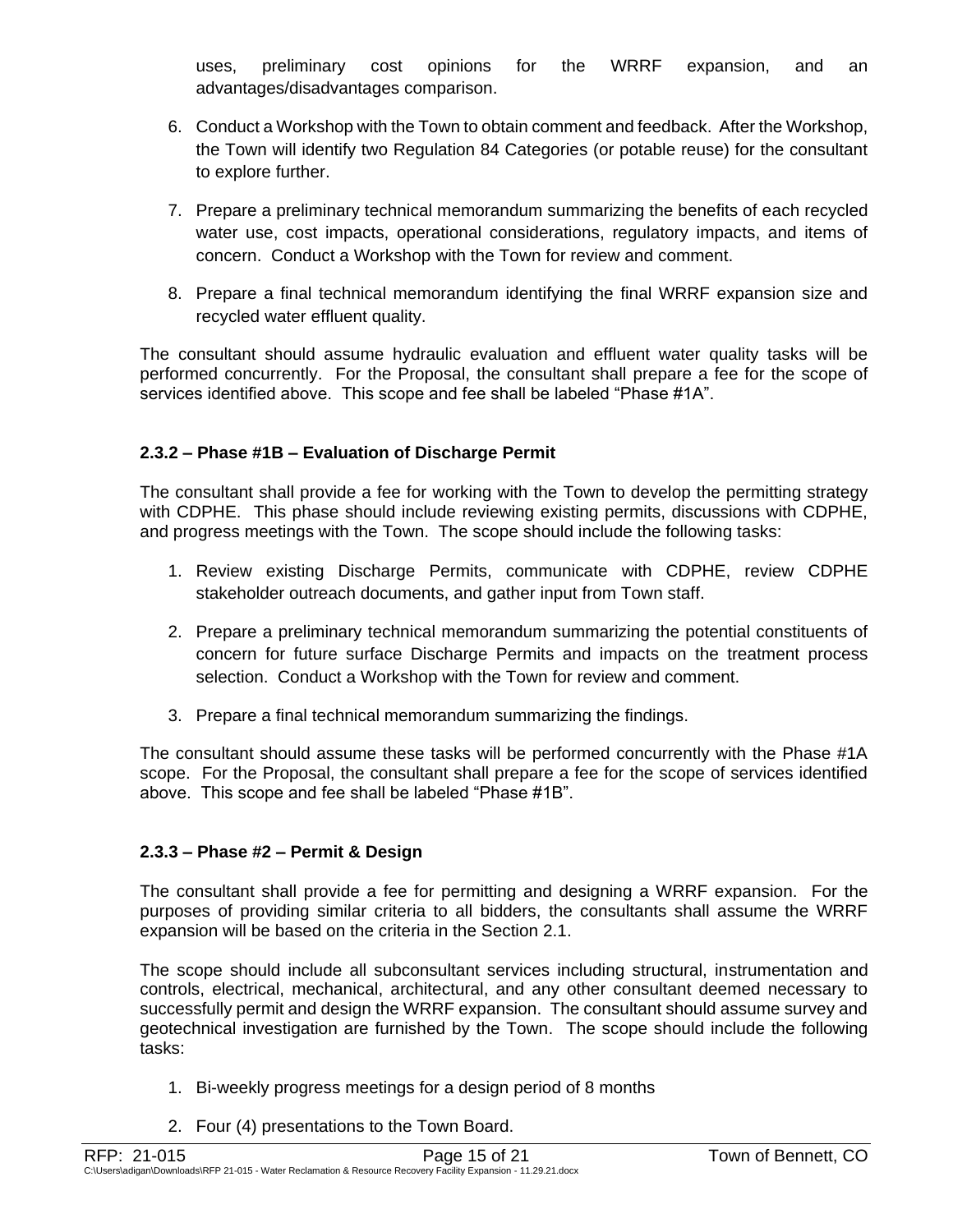- 3. Preparing all applications, reports, and submittal requirements to CDPHE for Site Location amendment approval and construction approval. The anticipated CDPHE deliverables include, but are not limited to:
	- a. Site Location amendment application and accompanying Preliminary Engineering Report (including approvals of any new chemicals)
	- b. Process of Design Report
	- c. Construction Drawings.
- 4. Preparing all applications, drawings, calculations, reports and submittal requirements for local agency approval. This includes the Town Planning, Building Department, Engineering (GESC, etc.), and fire authority approvals.
- 5. Develop conceptual design options (up to 3) for review and consideration by the Town. Present those options, along with conceptual process flow diagrams and cost opinions to the Town at a Workshop. Work with the Town to select a design concept to further develop into the final design.
- 6. A 30% progress submittal and Workshop with the Town to review. The 30% progress submittal should include preliminary drawings, initial cost opinion, list of technical specifications, and initial construction schedule.
- 7. A 60% progress submittal and Workshop with the Town to review. The 60% progress submittal should include revised drawings, a revised cost opinion, revised list of technical specifications, and revised construction schedule.
- 8. A 90% progress submittal and Workshop with the Town to review. The 90% progress submittal should include final draft drawings, a final draft cost opinion, final draft list of technical specifications, and final draft construction schedule.
- 9. A final bid packages submittal that incorporates any CDPHE and local agency final comments. The final bid package should include final bid drawings, a final cost opinion, a final construction schedule, and final bid documents including technical specifications.
- 10. Bidding services shall include attending a pre-bid meeting with the contractors, responding to contractor questions, preparing addenda, reviewing bids, and making a recommendation for award.

The consultant shall prepare fee for the scope of services identified above. This scope and fee shall be labeled "Phase #2". Note: If the final expansion size is different than 0.4 mgd and/or the final effluent quality is different than Category 2, the Town will negotiate a modified fee with the consultant.

#### **2.4 – Summary of Proposal Requirements**

In summary, the consultant shall prepare a Proposal that includes the following components:

- Part 1: General information on the firm
- Part 2: Team members and their respective experience. [20% of selection criteria]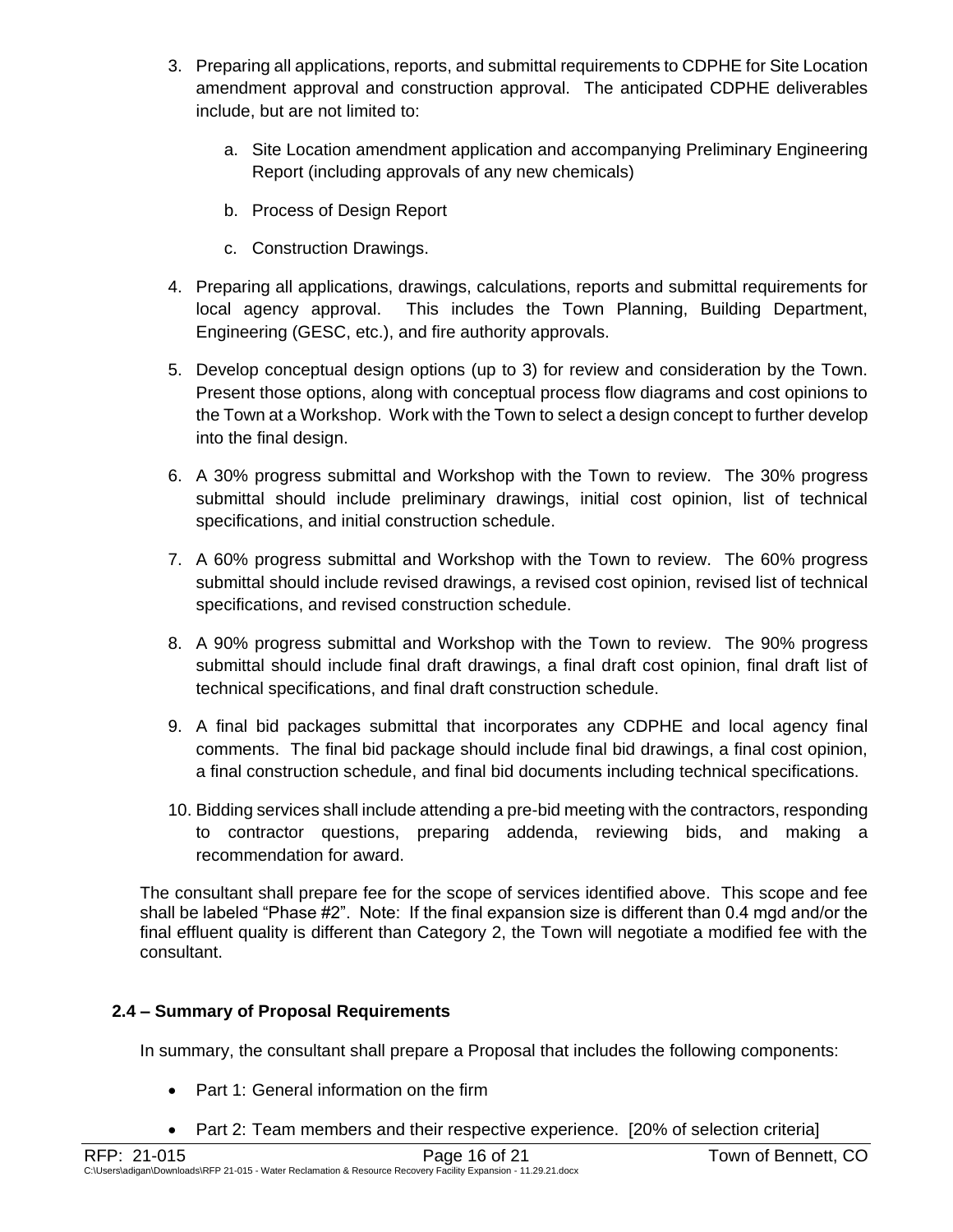- Part 3: Project specific experience and references (as described in Sections 2.2.1 and 2.2.2) [30% of selection criteria]
- Part 4: Project approach (as described in Sections 2.2.3 and 2.2.4). The consultant shall state which treatment processes it proposes as the basis of the expansion's design. [30% of selection criteria]
- Part 5: Project scope and fees (as described in Section 2.3). The consultant shall provide three separate fees for Phase #1A, Phase #1B, and Phase 2. [20% of selection criteria]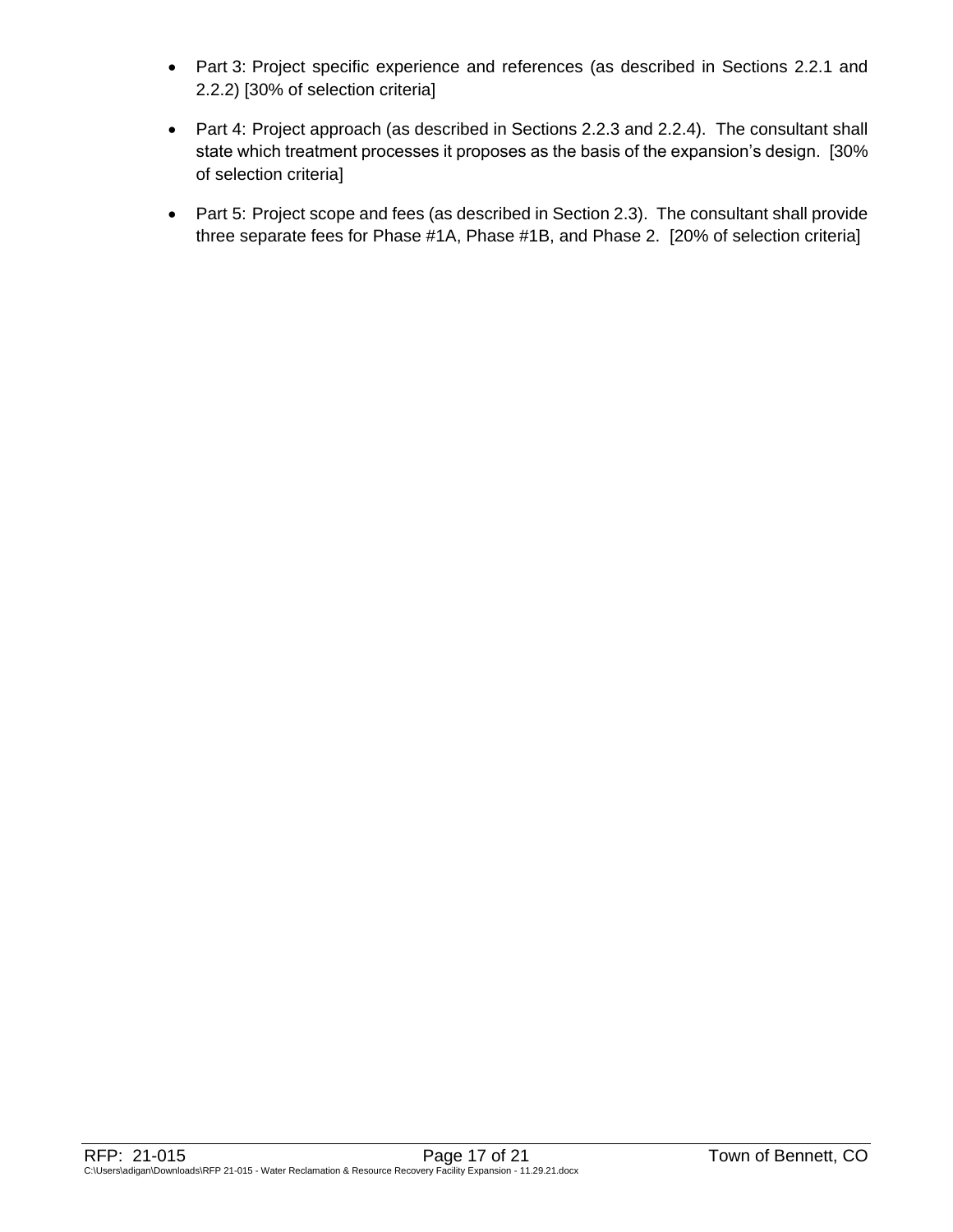

### **REQUEST FOR PROPOSALS**

### **PRICING FORM**

#### **I PRICING (FOR EACH PARTICIPANT)**

| <b>ITEM</b>             | <b>QTY</b> | <b>UNIT</b> | <b>DESCRIPTION</b> | <b>UNIT</b><br><b>PRICE</b> | <b>EXTENDED</b><br><b>PRICE</b> |
|-------------------------|------------|-------------|--------------------|-----------------------------|---------------------------------|
| 1                       |            |             |                    |                             | \$0.00                          |
| $\overline{\mathbf{2}}$ |            |             |                    |                             |                                 |
| $\mathbf{3}$            |            |             |                    |                             | \$0.00                          |
| $\overline{\mathbf{4}}$ |            |             |                    |                             | \$0.00                          |
|                         |            |             |                    |                             | \$0.00                          |
| 5                       |            |             |                    |                             | \$0.00                          |
| $6\phantom{1}6$         |            |             |                    |                             | \$0.00                          |
| $\overline{7}$          |            |             |                    |                             |                                 |
| 8                       |            |             |                    |                             | \$0.00                          |
| $\boldsymbol{9}$        |            |             |                    |                             | \$0.00                          |
|                         |            |             |                    |                             | \$0.00                          |
| 10                      |            |             |                    |                             | \$0.00                          |
|                         |            |             |                    |                             |                                 |
|                         |            |             | <b>Total</b>       |                             | \$0.00                          |

Not to Exceed Total: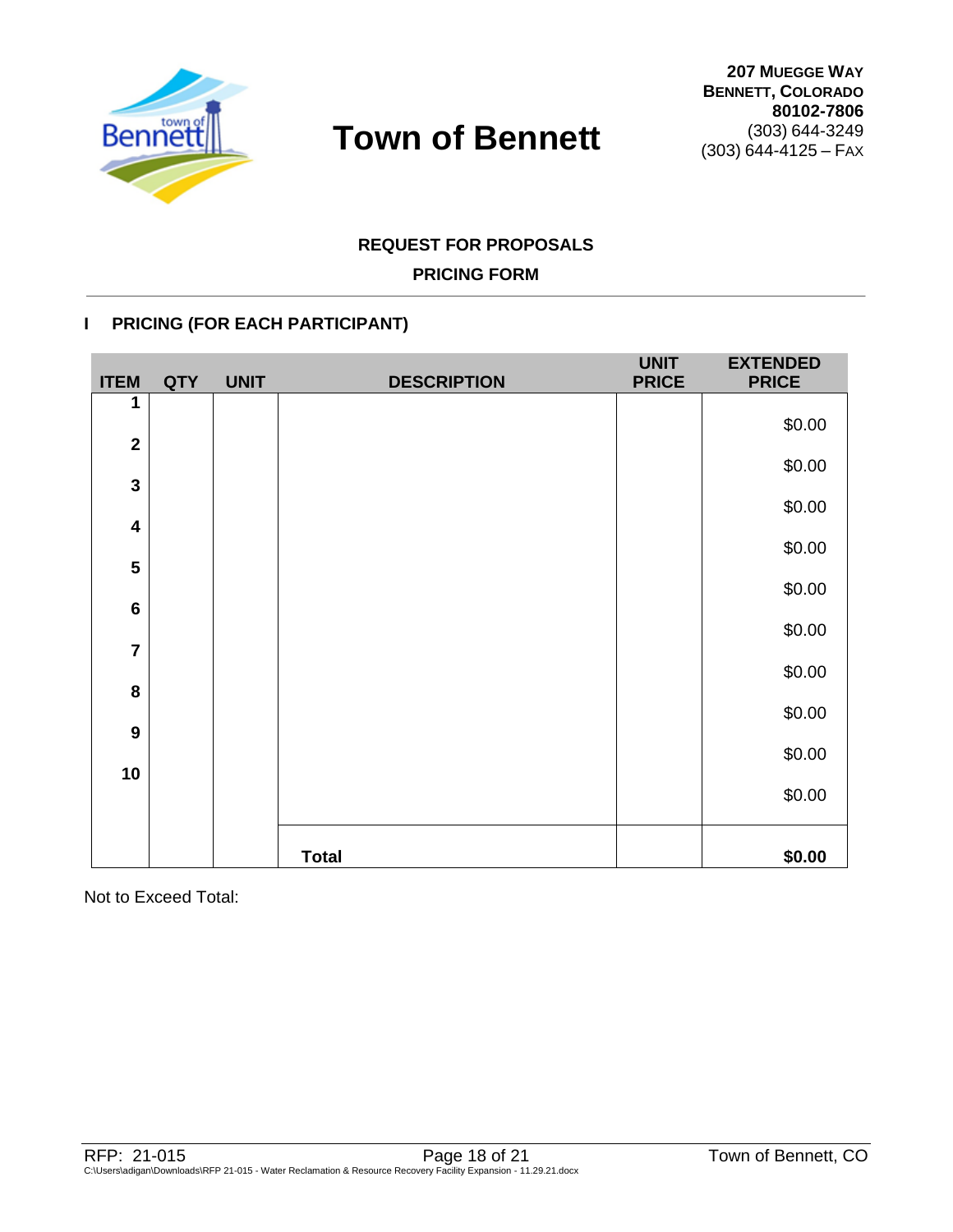

### **REQUEST FOR PROPOSALS SUBMISSION FORM**

**SUBMISSION:** It is imperative, when submitting a bid/proposal, that you address the envelope as follows:

Town of Bennett ATTN: Purchasing 207 Muegge Way Bennett, CO 80102

| Attn: | Daymon K. Johnson<br><b>Director of Capital Projects</b><br>RFP: 21-010                    |            |     |
|-------|--------------------------------------------------------------------------------------------|------------|-----|
|       | Does your proposal comply with all the terms<br>and conditions? If no, indicate exceptions | <b>YES</b> | NO. |
|       | Does your proposal meet or exceed all<br>specifications? If no, indicate exceptions        | <b>YES</b> | NO. |
|       | State percentage of prompt payment discount, if offered                                    |            | %   |
|       | State total bid price (include all items bid)                                              |            |     |
|       | State total bid price with discount                                                        |            |     |

**The Town of Bennett must have on file a completed W-9 prior to doing business with Contractors. Please submit the attached form with your Proposal.**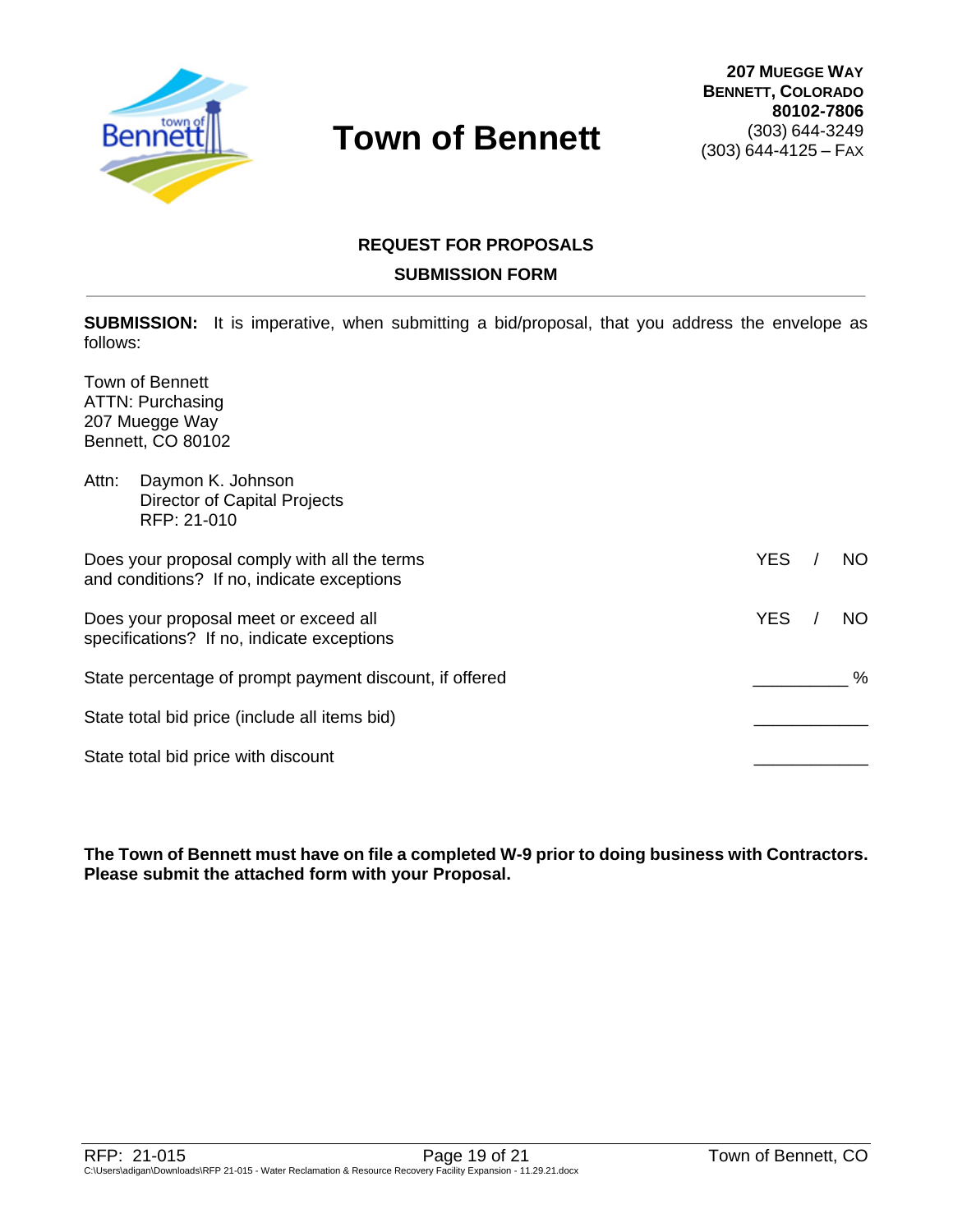

**REQUEST FOR PROPOSALS**

#### **SUBSTITUTE FORM W-9** Vendor# **REQUEST FOR TAXPAYER IDENTIFICATION NUMBER AND CERTIFICATION (A copy of the W-9 instructions is available upon request)**

#### **1 NAME OF FIRM:**

NAME (Legal Name)

BUSINESS NAME (If different from above e.g. DBA)

**2 ADDRESS WHERE NOTIFICATIONS, PURCHASE ORDERS ETC. SHOULD BE MAILED** (if different from above):

NAME (As it appears on invoice)

ADDRESS

CITY, STATE, ZIP

#### **3. PAY TO OR REMITTANCE INFORMATION**

(If more than one remit to address, please attach on additional page.)

STREET ADDRESS

CITY, STATE, ZIP

The Internal Revenue Service requires that you submit a Taxpayer Identification Number to comply with this regulation, please fill in the required information on this form, sign and return it to:

> By fax (303) 644-4125 By mail Town of Bennett ATTN: Danette Ruvalcaba 207 Muegge Way Bennett, CO 80102